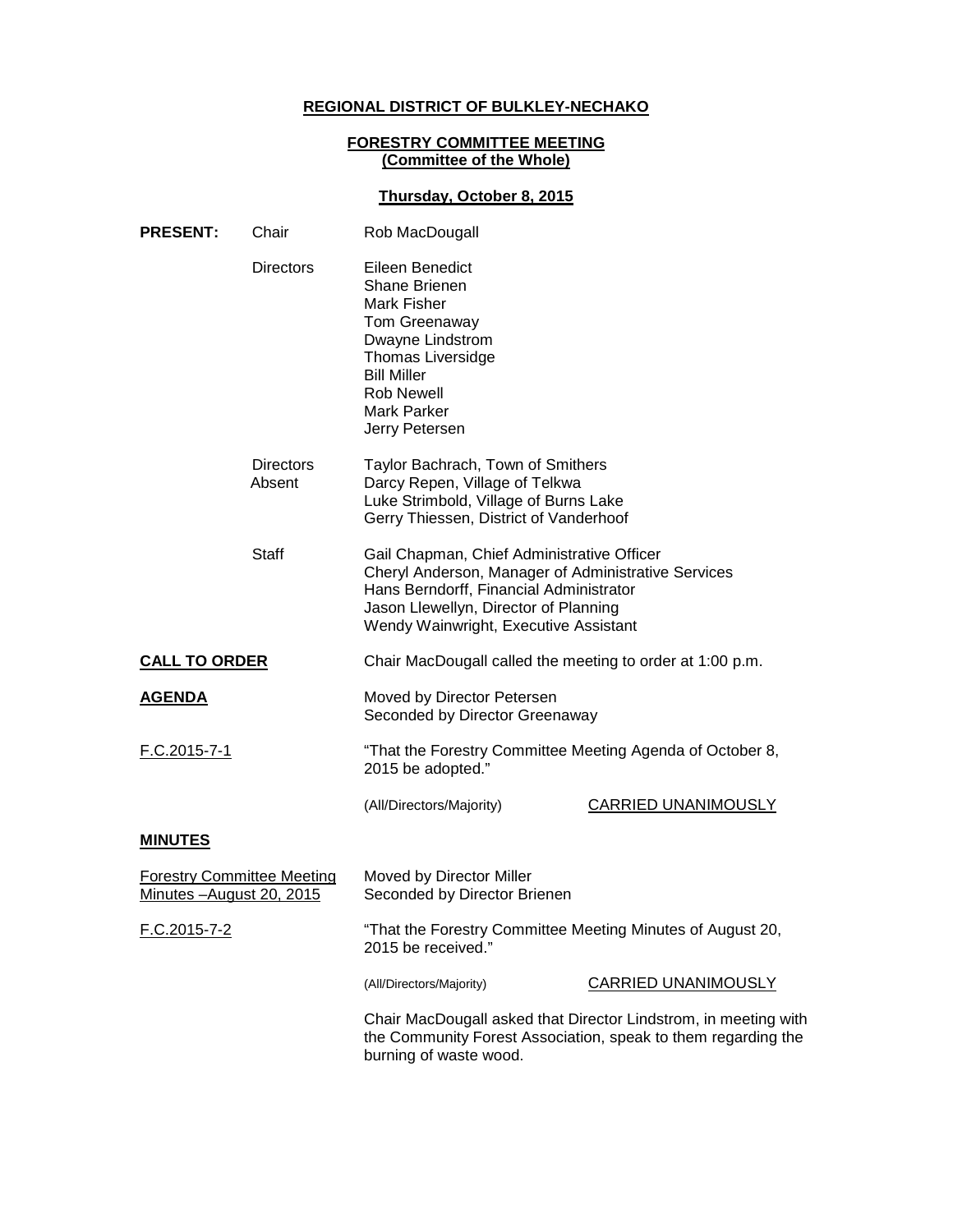| <b>Forestry Committee Meeting</b><br>October 8, 2015<br>Page 2<br><b>REPORT</b> |                                                                                                                                                                                                                                                                                                                                                                                                                                         |  |  |
|---------------------------------------------------------------------------------|-----------------------------------------------------------------------------------------------------------------------------------------------------------------------------------------------------------------------------------------------------------------------------------------------------------------------------------------------------------------------------------------------------------------------------------------|--|--|
| <b>RDBN Forestry Forum</b><br>(Wildfire Workshop)<br>October 13th, 2015         | Moved by Director Miller<br>Seconded by Director Greenaway                                                                                                                                                                                                                                                                                                                                                                              |  |  |
| F.C.2015-7-3                                                                    | "That the Forestry Committee receive the Chief Administrative<br>Officer's September 30, 2015 memo titled "RDBN Forestry<br>Forum (Wildfire Workshop) October 13th, 2015."                                                                                                                                                                                                                                                              |  |  |
|                                                                                 | <b>CARRIED UNANIMOUSLY</b><br>(All/Directors/Majority)                                                                                                                                                                                                                                                                                                                                                                                  |  |  |
|                                                                                 | Director Miller spoke of the positive feedback he has received<br>from Tim Sheldan, Deputy Minister, Ministry of Forests, Lands<br>and Natural Resource Operations regarding the RDBN<br>facilitating the Wildfire Workshop. Doug Routledge, Vice<br>President, Council of Forest Industries (COFI) also noted that<br>opportunities such as the Wildfire Workshop provide<br>communities the ability to communicate with stakeholders. |  |  |
|                                                                                 | Gail Chapman, CAO, noted that the invitation has been<br>forwarded to First Nations communities, the Regional District of<br>Fraser Fort-George, New Gold, and a representative from COFI<br>is also planning to attend.                                                                                                                                                                                                                |  |  |
| <b>CORRESPONDENCE</b>                                                           |                                                                                                                                                                                                                                                                                                                                                                                                                                         |  |  |
| Correspondence                                                                  | Moved by Director Brienen<br>Seconded by Director Benedict                                                                                                                                                                                                                                                                                                                                                                              |  |  |
| F.C.2015-7-4                                                                    | "That the Forestry Committee receive the following<br>correspondence:                                                                                                                                                                                                                                                                                                                                                                   |  |  |
|                                                                                 | -B.C. News - Wildfire Prevention Funding Increased, New<br>Approaches to Forest Enhancement;<br>-Forest Practices Board - 2014/15 Annual Report."                                                                                                                                                                                                                                                                                       |  |  |
|                                                                                 | <b>CARRIED UNANIMOUSLY</b><br>(All/Directors/Majority)                                                                                                                                                                                                                                                                                                                                                                                  |  |  |
|                                                                                 | Director Miller mentioned the positive impacts of the wildfire<br>management conversations at the RDBN Regional Board table<br>and other local governments across B.C.                                                                                                                                                                                                                                                                  |  |  |
|                                                                                 | Chair MacDougall spoke of the possibility of determining the<br>needs for the region in regard to wildfire mitigation and the<br>potential to collaborate sub-regionally in an application for<br>wildfire mitigation funding. Chair MacDougall mentioned that BC<br>Timber Sales will auction the harvest opportunities and this may<br>provide jobs and opportunities for small scale salvagers.                                      |  |  |
|                                                                                 | Director Miller spoke with the temporary District Manager for<br>Nadina regarding the funding proposed by the province and the<br>possible strategies that could be developed.                                                                                                                                                                                                                                                          |  |  |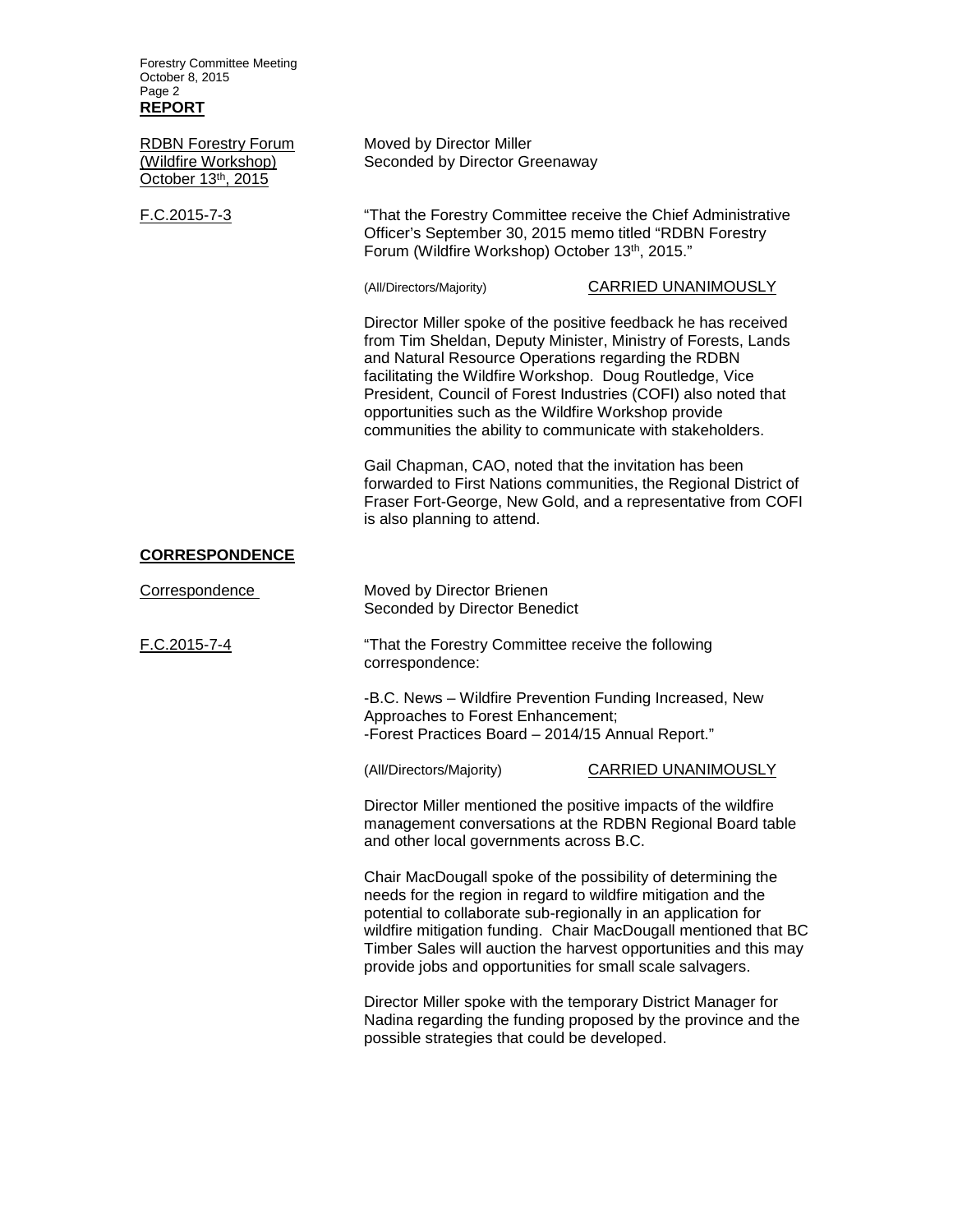#### **CORRESPONDENCE (CONT'D)**

| Director Miller commented that he spoke with the Chair of the  |
|----------------------------------------------------------------|
| Forest Practices Board and he offered to speak to the Regional |
| Board in the future if that is the wish of the Board.          |

Chair MacDougall noted the challenges in regard to the reporting program for reporting to the Forest Practices Board and the audit process.

#### **NEW BUSINESS**

Slash Piles Director Newell asked what the process for burning slash piles in the VanJam Forest District was and if there was a policy in place that if the slash was within a certain distance of a pellet plant it had to be sent to that location to be utilized. Chair MacDougall noted that it is an option to have the material chipped and brought to a facility.

> Director Newell noted that slash piles are being burned in close proximity to the pellet plant in Houston and he felt the slash could be better utilized at the pellet plant.

Director Miller mentioned that he is aware of changes within legislature and the Forest Tenures Branch that will make fibre such as slash piles much more accessible for alternate fibre usages.

Jason Llewellyn, Director of Planning commented that TransCanada had referred its timber salvage strategy document to the RDBN and has requested the RDBN to review the document and provide comment in regard to its timber salvage strategy if it desires to do so. Director Newell brought forward concerns regarding TransCanada's current timber salvaging strategy and that is does not appear to align with the Regional Board's direction regarding the utilization of fibre.

The Forestry Committee will review the document and provide comments to staff to bring forward at a future Regional Board Meeting.

Discussion took place regarding the larger amount of wood waste wood produced by short logging. Changes have been made in Fraser Lake to move to short log hauling.

Director Miller noted the opportunity to bring forward the utilization of fibre on pipeline corridors in legacy discussions.

Director Newell reported that Pacific Trails Pipelines has cleared approximately 40 kms of right of way but he is unaware of information from them as to the utilization of the fibre being removed.